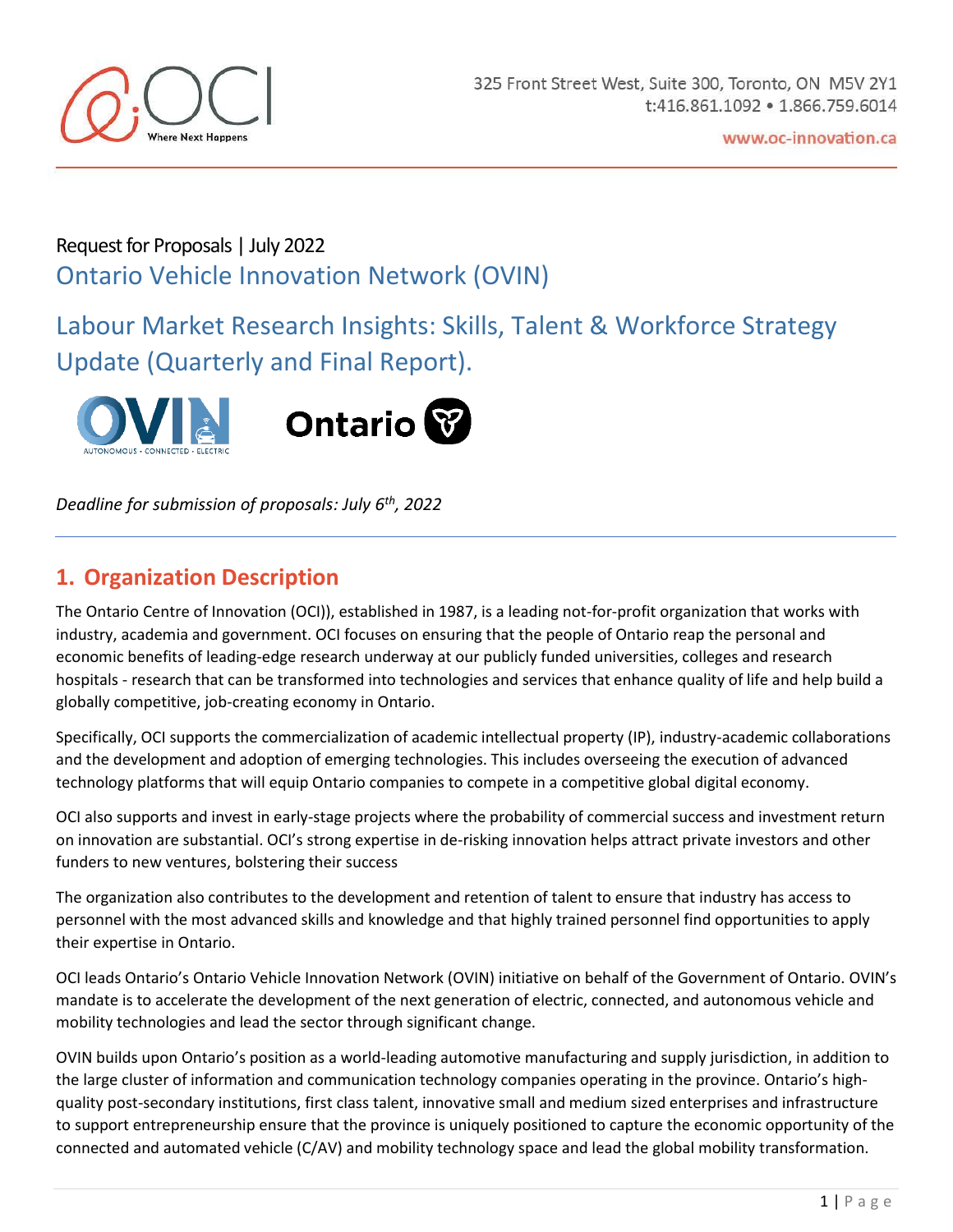

Through resources such as research and development (R&D) funding, talent development, technology acceleration, business and technical supports, and demonstration grounds, OVIN provides a competitive advantage to Ontario-based automotive and mobility companies – allowing Ontario to reinforce its position as a global leader in transformative automotive technologies, as well as transportation and infrastructure systems.

OVIN's five objectives are to: foster the commercialization of Ontario-made advanced automotive technologies and smart mobility solutions; showcase Ontario as the leader in the development, testing, piloting and adoption of the latest transportation and infrastructure technologies; drive innovation and collaboration among the growing network of stakeholders at the convergence of automotive and technology; leverage and retain Ontario's highly skilled talent; harness Ontario's regional strengths and capabilities, and support its automotive and technology clusters.

OVIN is supported by Ontario's Ministry of Economic Development, Job Creation and Trade (MEDJCT), Ministry of Transportation (MTO), and Ministry of Labour, Training and Skills Development (MLTSD).

# **2. Objectives**

Ontario is considered a world-leading jurisdiction on automotive manufacturing and smart mobility. The automotive sector is a key driver of Ontario's economy, contributing to 2.4% of Ontario's overall GDP. Ontario's automotive industry was ranked as North America's top auto producing region in 2017 and is the place where five of the top automakers – FCA, Ford, GM, Honda, and Toyota – produce more than 2.3 million vehicles per year. Additionally, Ontario is the second largest IT region in North America after Silicon Valley, with more than 20,000 IT companies, 46 colleges and universities, and 40,000 yearly graduates in fields of Science, Technology, Engineering, and Mathematics (STEM). The industry supports over 100,000 direct jobs, in addition to thousands of spinoff jobs, because of its integrated supply chain approach which has resulted in a thriving and growing automotive and mobility ecosystem in Ontario.

Ontario is also uniquely positioned for the global production and development of electric vehicles (EVs), building on the innovative technologies and futureproofing of automotive design in EVs and beyond. As Canada transitions to a decarbonized economy, investments in the electrification of Ontario's light-duty vehicle market would result in significant job creation and overall economic benefits. With commitments for all new EVs to be zero-emission by 2035 in Ontario, these direct and indirect benefits could result in more than 24,000 jobs and over \$3.4 billion in GDP across the province. The World Bank also predicts a 500% global increase in the production of critical materials, such as battery raw materials like lithium and cobalt. In 2019, the province of Ontario accounted for almost 25% of Canada's total mineral production. It is also a place where more than 700 automotive part manufacturers as well as more than 500 tool, die, and mold makers operate to produce high-quality automotive parts and components. This existing infrastructure is helping to create a singular EV economy in Canada that has the potential to be significant on a global scale.

Ontario's automotive and mobility sector is facing significant technological disruptions, driven by the priority to transition to the low carbon economy, as well as improvements in digital and automation technologies. Key drivers contributing to this evolution include factors like environmental sustainability, digitalization, infrastructure demands, increased expectations for safety and concerns over cybersecurity. As a result, the occupational and skills requirements for the sector are shifting to include an increased demand for: technological skills (ex: use of software tools and software development), data analysis skills (ex: machine learning and AI), as well as EV and EV infrastructure skills (ex: mechatronics, battery repair). To respond to these shifts, OVIN has developed [a Talent Strategy & Roadmap](https://ovin-navigator.ca/wp-content/uploads/2022/01/OVIN_TalentStrategyRoadmap-English-2021.12.17-FINAL-ua.pdf) which aims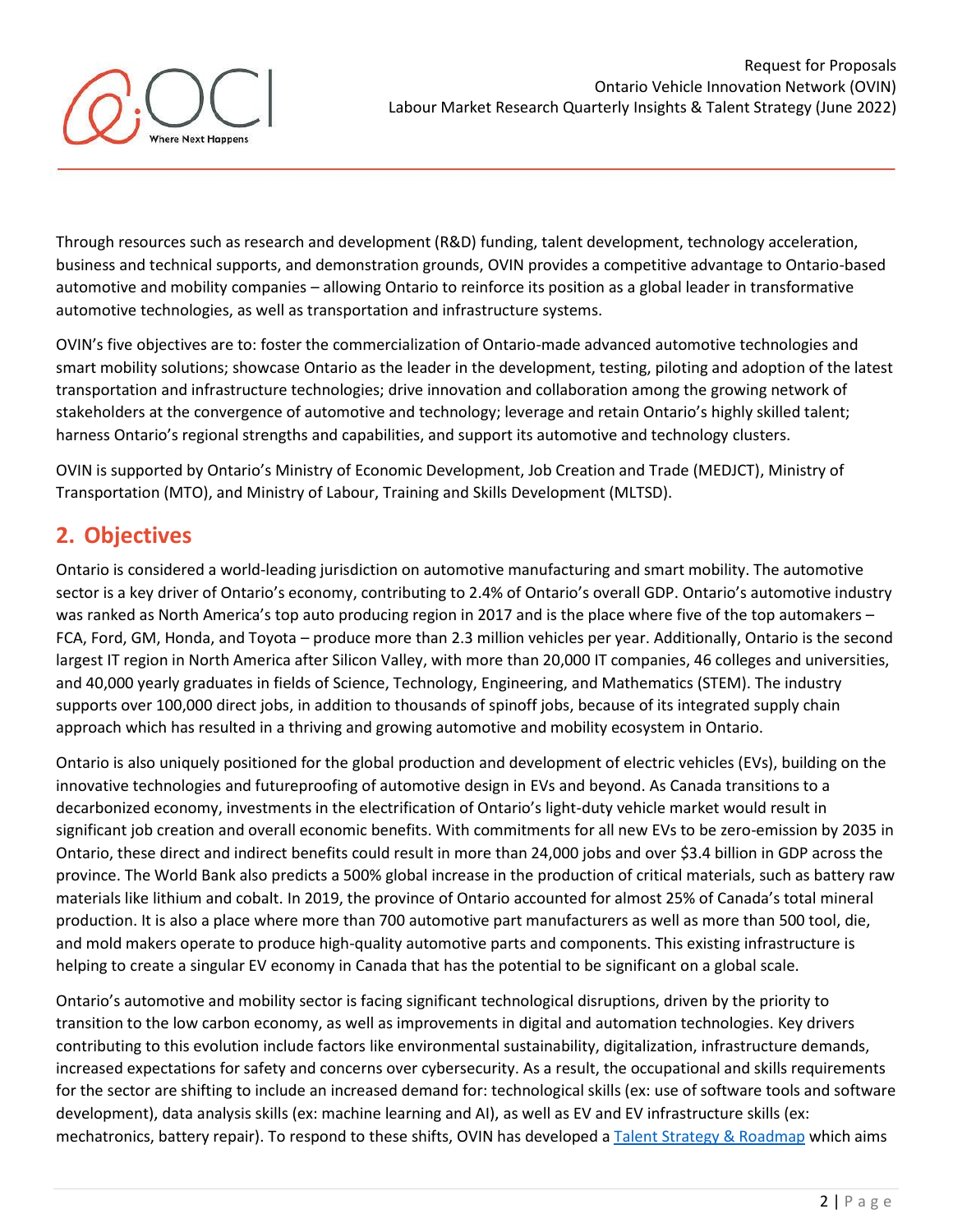

to position the sector globally for long-term success. It outlines a series of objectives and initiatives to help achieve its 2030 vision for Ontario's Automotive and Mobility Workforce:

*"Ontario's automotive and mobility sector has a highly skilled, adaptable, and diverse workforce reinforced by a global leading network that provides tailored and responsive initiatives that meet the evolving needs of the workforce."*

Coupled with this, OVIN also developed a ne[w Skills & Career Navigator,](https://ovin-navigator.ca/) a tool and centralized source of information designed to help Ontarians who are interested in or currently working in the sector better understand different career pathways based on their unique experience and skillset, and to share key labour market data and resources from across the province.

The initial project covered the following six sector segments across the automotive and mobility sector:

- Connected and autonomous vehicles (C/AV)
- Automotive and parts manufacturing
- Aftermarket, maintenance, and repair
- Freight and goods movement
- Tool, die and mold
- Mobility planning and infrastructure

As a next step, OVIN is seeking a vendor to conduct the following deliverables:

- 1) **Updated Quarterly Labour Market Analysis Report**: to update the Talent Strategy & Roadmap (TS&R) and Skills and Career Navigator to include updated labour market data on these six segments and new sector segments:
	- Electrification
	- Propulsion systems
	- Light weighting
	- Advanced Air Mobility (AAM)
	- Rail transportation
	- Update on the initial six segments
	- As well as any other sector segments that are emerging priorities

To inform and reinforce the update of the Talent Strategy & Roadmap, this comprehensive research will help to further identify the sector's current and future skills gaps across the province in various sector segments. This information will help to provide the necessary insights to update the TS&R and Skills and Career Navigator, equipping the sector's workforce and the future generation of talent with the skills, knowledge, and training to support the sector's evolution and to reinforce Ontario's competitive advantage as a world leading automotive and mobility jurisdiction.

- 2) **Skills, Talent, and Workforce Development Quarterly Market Report**: to support this work, OVIN also requires a report on research findings, insights, and data on current and forecasted labour market and skills data on the automotive and mobility sector locally, nationally, and globally. Specifically, a detailed review of:
	- a.  $K 12$  student programs and events
	- b. Upskilling and reskilling urgent needs vs. future needs success and failures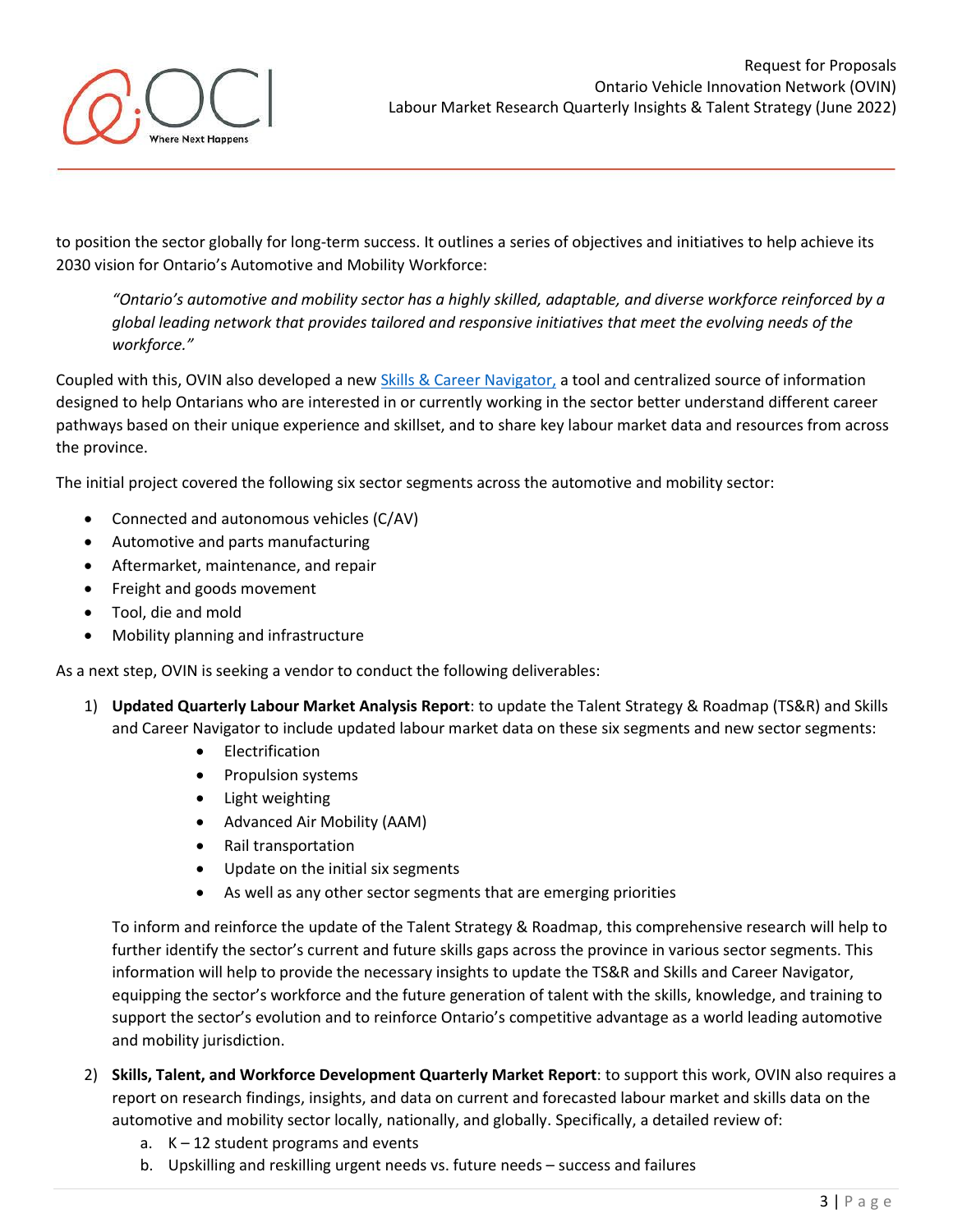

- c. Work Integrated Learning opportunities that exist
- d. Equity, Diversity, and Inclusion
- e. Career navigation tools
- f. Emerging education trends curriculum development, micro credentialling, nano degrees, certifications, accreditations etc.
- g. Data on the demographics of displaced automotive and mobility sector workers (including displacement because of COVID19)
- h. Data on high school enrolment in post-secondary automotive and mobility post-secondary programs and career placement statistics for those same programs.
- 3) **Final report: including data, insights, and key findings (combined Sector Skills Current State and Future Forecasting). To** provide a comprehensive summary of all findings thus far and to provide direction on next steps for future labour market analysis.

OVIN is calling on interested and qualified Consultants and service providers to submit a proposal to deliver additional research elements in support of this project. The project consists of three key components outlined in Section 3.

# **3. Key Components and Requirements**

The Consultant(s) will undertake data gathering and research activities as outlined below. To ensure that the information and research is aligned with the changing sector, this work will also require an update of the current labour market data for the six sector segments covered in the initial project: Connected and autonomous vehicles (C/AV), Automotive and parts manufacturing, Aftermarket maintenance and repair, Freight and goods movement, Tool, die and mold, and Mobility planning and infrastructure. Each of the research elements listed below must cover detailed data and information relating to the initial six segments and each of the following new, additional segments of the automotive and mobility sector in Ontario:

- I. Electrification: Replacing vehicle components that operate on a conventional energy source (such as coal, oil, and natural gas) with technologies that use electricity as a source of energy, in order to reduce overall carbon dioxide emissions and mitigate the impacts of climate change
- II. Light weighting: Using composite materials that are stronger, yet lighter than steel, in the creation of vehicles that will require less fuel and create fewer emissions, while also increasing the range from a single charge in EVs.
- III. Propulsion systems: A critical subsystem for an EV, consisting of an energy storage system, the power converter and the propulsion motor (and other controllers).
- IV. Advanced Air Mobility (AAM): AAM is a new system of aviation transportation that will employ new technologies, like Remotely Piloted Aircraft Systems, that allow people, goods, and services to move within urban, rural and regional areas
- V. Rail transportation: Ground-rail transportation systems are the essence of shared mobility and checks all the boxes of the four mobility megatrends: electric, autonomous, shared and connected. Funding and innovation opportunities focused on operations address things like safety and security, power supply, fuel cell power generation, asset monitoring and predictive maintenance, etc.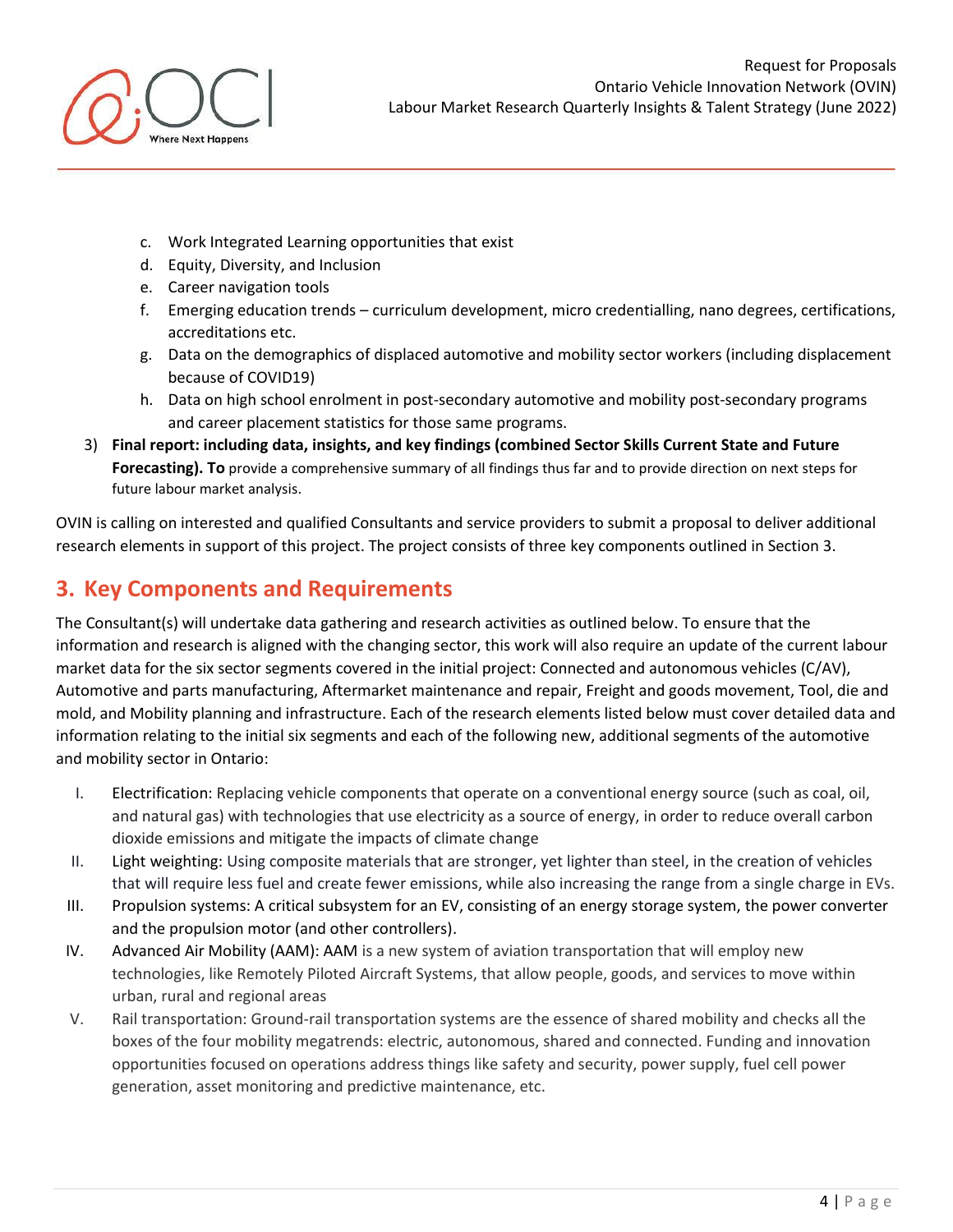## 3.1 Sector Skills - Current state locally, nationally, and globally

This activity will provide OVIN with key labour market data to inform the update of the TS&R and Skills and Career Navigator covering the current state. Deliverables in this section will include:

- a. Sector-related job listings trends in Ontario (month-over-month change in the number of job listings in the last 12-24 months) to highlight:
	- o Increase or decline in demand for specific roles
	- o Impact of COVID-19 on sector-related roles
- b. Demand and supply of sector-related skills in Ontario (including information on geographic representation of these skills where possible)
	- o Technical skills (e.g. data analysis, safety engineering, mechatronics)
	- o Non-technical skills (e.g. communication, problem solving, management)
- c. Required degrees and level of education (e.g. High school diploma, PSI degree), specific credentials and certificates (e.g. professional association accreditation, technical/professional learning certificates) for sectorrelated occupations
- d. Existing sector-related education and training programs (external certificates, post-secondary programs, or third-party auto/mobility specific training programs) in Ontario and/or accessible to Ontarians (e.g. Online courses).
- e. Diversity and Inclusion data and insights

here Nevt Honnens

- $\circ$  Establish a baseline of various diversity metrics for the sector in Ontario, including figures on underrepresented groups studying, working in, and in leadership positions in the sector. Underrepresented groups should include (but are not limited to):
	- Women
	- Black, Indigenous & people of colour (BIPOC) communities
	- 2SLGBTQ+
	- People with disabilities
	- Immigrants/refugees/newcomers to Canada
	- **■** French-speakers
	- Those living in remote areas
	- Those living in under-served communities (in this context, populations of people who face additional barriers to accessing learning or educational opportunities such as those with low socio-economic status)
- f. Assessment of all collated data and providing key insights (e.g. current skills gaps, gaps in existing curricula compared to the in-demand skills, etc.).
- g. Work with OVIN to identify key categories of occupations (e.g. for electrification some groups of occupations may include EV maintenance, electrical engineers, EV bus drivers, etc.). These categories will be used to group in-demand skills and education and training requirements relevant to each.

### 3.2 Sector Skills - Future forecasting locally, nationally, and globally

This activity will provide OVIN with future skills requirements, help in understanding emerging skills gaps, and will set the stage for taking steps to address these gaps. Deliverables in this section will include: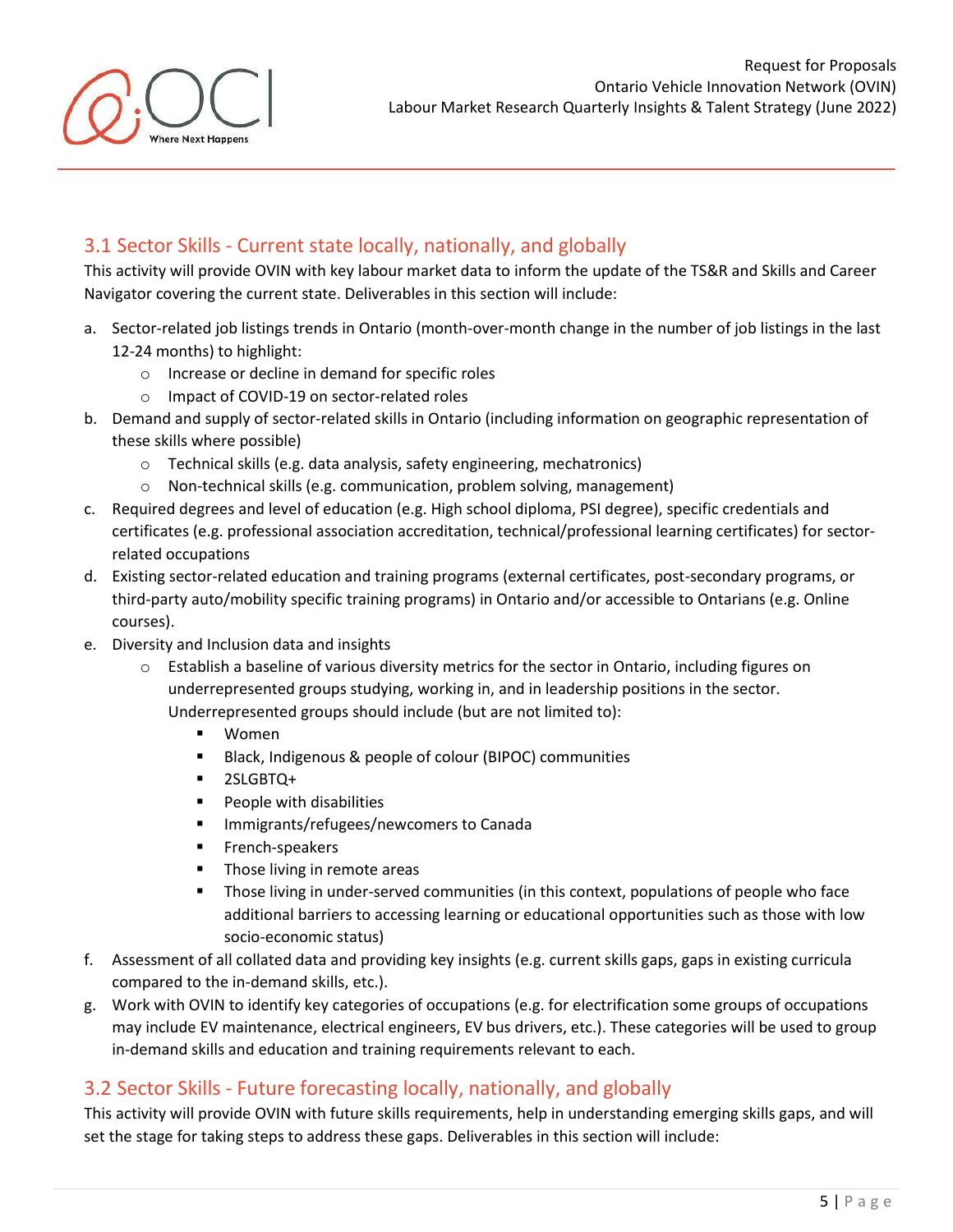

- a. Foresight research on the automotive and mobility sector including:
	- $\circ$  Propose and apply a sound methodology that uses quantitative and qualitative measures to analyze the impact of the forecasted trends on the skills demands (e.g. growing and declining skills/roles) and the workforce in Ontario
	- o Identifying how forecasted trends might impact the skills demand and Ontario's workforce in the automotive and mobility sector over the next 10 years
- b. Future skills forecast: Within each category identified above, identify the emerging sector-related skills (1, 3-, 5 and 10- year projections)
	- o Technical skills (e.g. data analysis, safety engineering, mechatronics)
	- o Non-technical skills (e.g. communication, problem solving, management)
- c. Required degrees (level of education), specific credentials and certificates for sector-related roles/skills, anticipated in the future to match skills gaps identified in forecasting research
- d. Diversity and Inclusion data and insights
	- o Analysis on the potential impacts/benefits of increasing diversity in Ontario's automotive and mobility sector
- e. Assessment of all collated data including key insights (e.g. future skills gaps, key emerging skills areas, diversity and inclusion insights, etc.).
- f. Work with OVIN to identify key categories of occupations (e.g. for electrification some groups of occupations may include EV maintenance, Electrical engineers, EV bus drivers, etc.). These categories will be used to group in-demand skills and education and training requirements relevant to each.

### 3.3 Industry Survey

In addition to the research conducted on the current state and future forecasting, the Consultant will also develop a comprehensive industry survey to supplement and validate the research findings. The survey should include questions to adequately capture metrics from organizations within the automotive and mobility sector and validate findings related to the above metrics. This includes, but is not limited to:

- Key sector roles that are in demand, or anticipated to be in demand
- Impacts on the workforce as a result of COVID-19
- Representation of key skills and workforce education, experience and credentials of the current workforce
- Diversity, inclusion, and representation of key groups within the sector

### 3.4 Project Management

As part of the project management activities, the Consultant will prepare for a kick-off meeting, develop a workplan with detailed timelines for all project deliverables and deliver a status and/or weekly update meeting for the OVIN team.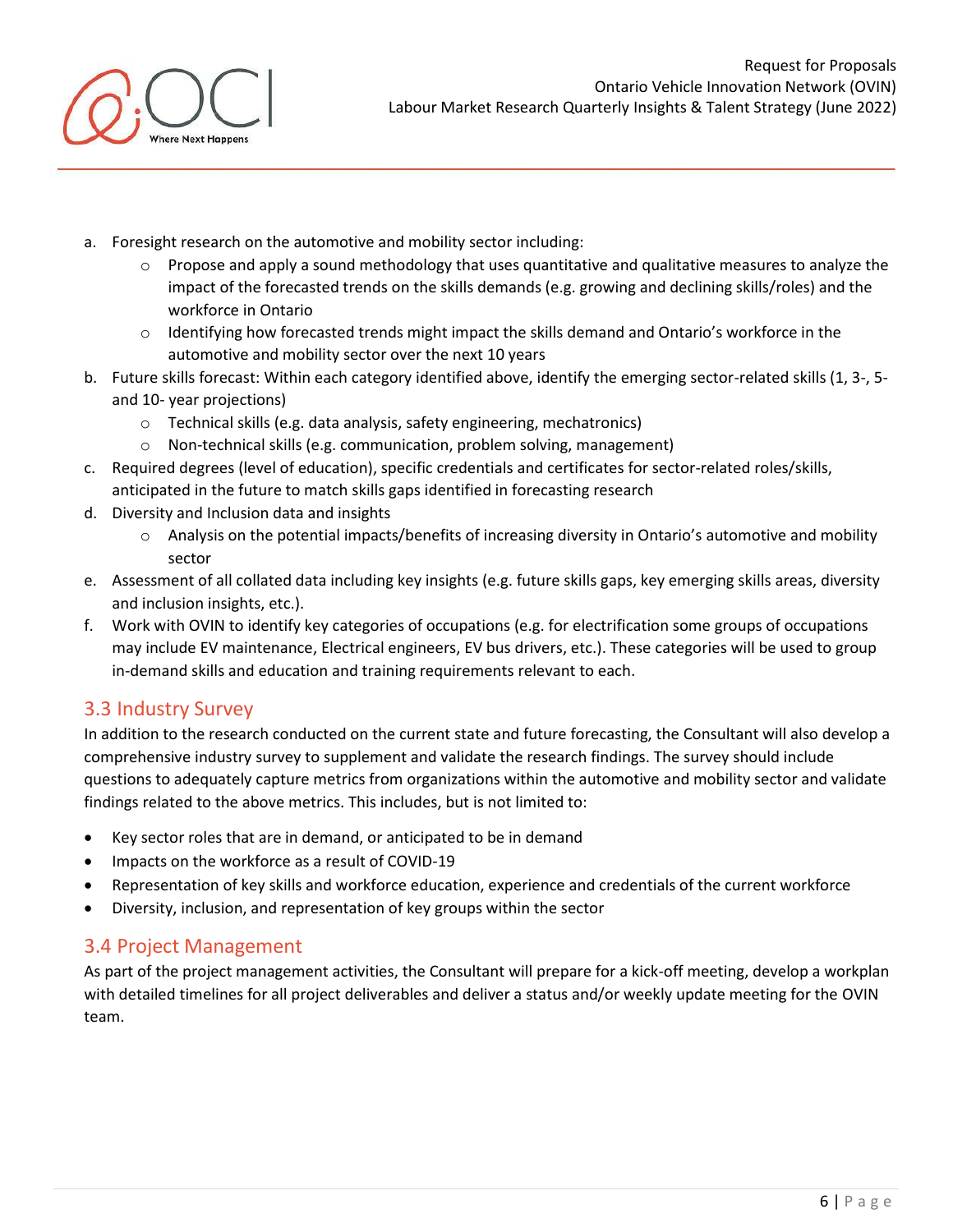

# **4. Summary of Deliverables**

The deliverables for this scope are summarized in the below table:

| <b>Section</b>                                        | <b>Specific deliverable</b>                                                                                                                                                                | Format                                                                               |
|-------------------------------------------------------|--------------------------------------------------------------------------------------------------------------------------------------------------------------------------------------------|--------------------------------------------------------------------------------------|
| Project<br>Management                                 | Project kick-off deck<br>1.                                                                                                                                                                | PowerPoint                                                                           |
|                                                       | Project plan including schedule<br>2.                                                                                                                                                      | PowerPoint and/or PDF                                                                |
|                                                       | Weekly project status updates<br>3.                                                                                                                                                        | PowerPoint and/or PDF                                                                |
|                                                       | Proposed research methodology outline (detailing<br>1.<br>assumptions and approach)                                                                                                        | Word                                                                                 |
| Sector Skills -<br>Current state<br>Quarterly         | Raw data for all data points in this section. Data<br>2.<br>should be categorized as follows:<br><b>Total for Ontario</b><br>a.<br>Breakdown by geographic location (where possible)<br>b. | Excel                                                                                |
|                                                       | All data visualized in data chart format (bar charts, pie<br>3.<br>charts and/or map for geographical representation)                                                                      | <b>Excel and PowerPoint</b>                                                          |
|                                                       | Draft 'summary of key findings' report<br>4.                                                                                                                                               | PowerPoint or Word                                                                   |
| Sector Skills -<br>Future<br>forecasting<br>Quarterly | Proposed research methodology outline (detailing<br>a.<br>assumptions and approach)                                                                                                        | Word                                                                                 |
|                                                       | Raw data for all data points in this section. Data<br>b.<br>should be categorized as follows:<br><b>Total for Ontario</b><br>a.<br>Breakdown by geographic location (where possible)<br>b. | Excel                                                                                |
|                                                       | All data visualized in chart format (bar charts, pie<br>c.<br>charts and/or map for geographical representation)                                                                           | <b>Excel and PowerPoint</b>                                                          |
|                                                       | Draft Future Forecasting report detailing methodology, research<br>d.<br>analysis and findings including data charts                                                                       | Word or PowerPoint                                                                   |
| Industry<br>Survey                                    | Proposed methodology for conducting Industry Survey (detailing<br>1.<br>approach including survey recipients)                                                                              | Word or PowerPoint                                                                   |
|                                                       | Draft and final industry survey for dissemination by Consultant &<br>2.<br>OVIN team                                                                                                       | Format to be agreed with OVIN prior<br>to Survey development                         |
|                                                       | Report including quantitative and qualitative analysis and graphic<br>3.<br>visuals from survey responses                                                                                  | <b>Excel and PowerPoint</b>                                                          |
| All                                                   | Final report including data, insights, and key findings (combined Sector<br>Skills Current State and Future Forecasting)                                                                   | Word or PowerPoint<br>(data can be provided in Excel and<br>attached as an appendix) |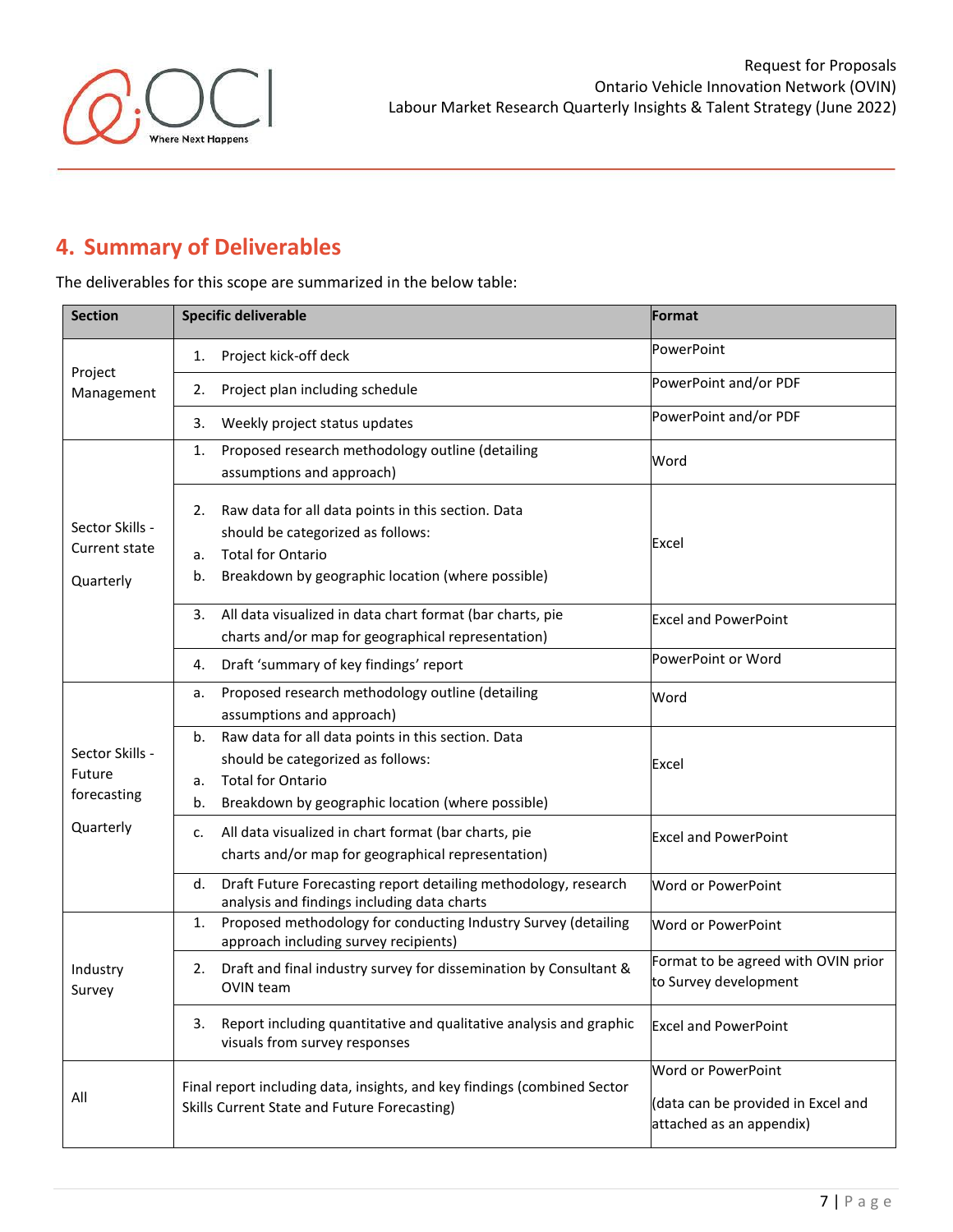

The Consultant must also account for the following requirements for all deliverables:

- All data visualization formats, and report format templates should be discussed and agreed with OVIN prior to the submission of the draft deliverable.
- An equity, diversity and inclusion (EDI) lens must be used in the crafting of content and the design and use of visual graphics across all deliverables
- All final deliverables must be provided in editable format (i.e. Word, PowerPoint and/or Excel), as well as PDF format (in addition to the format specified in the above table).
- OVIN and OCI branding must be included across all final reports. No other branding or logos may be included, unless agreed upon by the OVIN project team in advance

# **5. Timeline**

The following timeline must be considered when developing the project workplan as part of the Consultant's response to this RFP. The Consultant(s) must further identify the overall approach to the project, work details, and schedule to complete all the required project tasks detailed in Section 4 (Summary of Deliverables). It should be noted that the selected Consultant(s) will work with the internal project team to finalize the work plan and confirm the timeline.

| Deadline for submission of proposals                                   | July 6 <sup>th</sup> 2022 |
|------------------------------------------------------------------------|---------------------------|
| <b>Decision by OCI</b>                                                 | July 22, 2022             |
| <b>Project kick-off</b>                                                | August 1, 2022            |
| Project workplan and approach to research activities                   | August 1, 2022            |
| Sector Skills - Current State (Draft report)                           | Q1: August 31, 2022       |
| <b>Labour Market Quarterly Report</b>                                  | Q2: September 30, 2022    |
| <b>Skills, Talent, Workforce Development Quarterly Report</b>          | Q3: December 31, 2022     |
|                                                                        | Q4: March 31, 2023        |
| <b>Sector Skills - Future Forecasting (Draft report)</b>               | Q1: August 31, 2022       |
| <b>Labour Market Quarterly Report</b>                                  | Q2: September 30, 2022    |
| <b>Skills, Talent, Workforce Development Quarterly Report</b>          | Q3: December 31, 2022     |
|                                                                        | Q4: March 31, 2023        |
| <b>Research Support: Industry Survey Results Report</b>                | April 30, 2023            |
| Sector Skills - Final Report (combined current and future forecasting) | May 31, 2023              |
| <b>Project closing</b>                                                 | June 2023                 |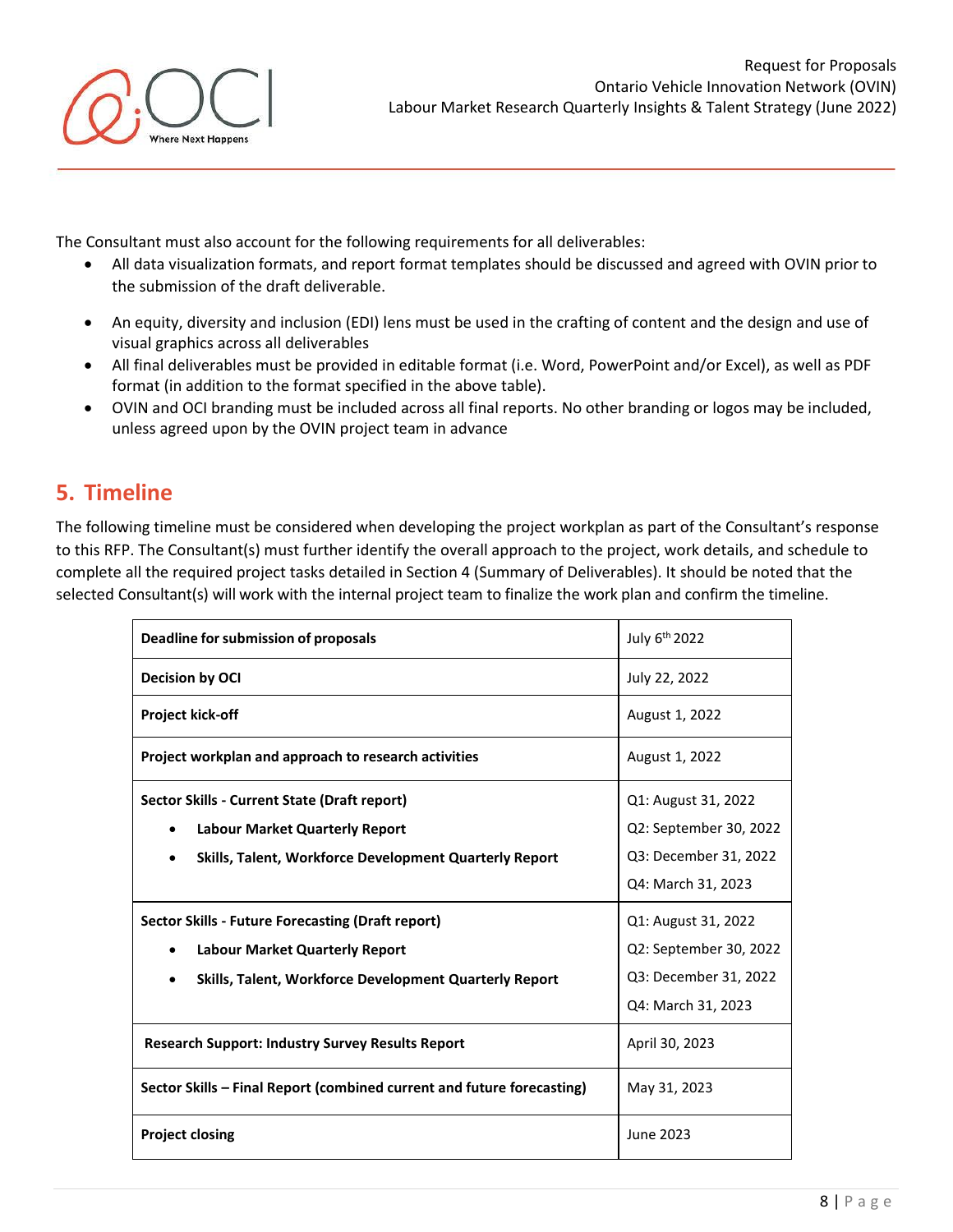

# **6. Bidding Requirements**

- a. **Financial. Must include a breakdown of costs by activity (including things like different plug-ins required and enhancement options, etc.).** Daily rate for the project including any estimated expenses is to be provided. Any expenses or additional cost must be approved by OCI in advance and in writing.
- b. **Proposal.** Descriptions of the approach and methodology. Detailed timelines and deliverables are to be provided. 30-minute interviews including a presentation on approach and methodology and Q&A may be scheduled with short-listed candidates.
- c. **Collaborative Bids**. Proponents are welcome to submit collaborative bids in partnership with other vendors**.**
- d. **Service Level.** Delivery of milestones on time and of a quality acceptable to OCI.
- e. **Expertise.** CV and brief overview of relevant experience and qualifications of project team is to be provided.
- f. **Terms and Conditions.**
	- $\circ$  Any information provided by OCI either in this RFP or in subsequent verbal or written communications shall be considered confidential and for express use in the preparation of this proposal.
	- o All proposals submitted become the property of OCI and are to be received and held in confidence.
	- $\circ$  All data collected and all resulting reports and publications prepared by the successful bidder will be the exclusive property of OCI.
	- $\circ$  This RFP does not create an employment relationship. Individuals performing services required by the contract are not employees of OCI.
	- o Any changes to scope of services and associated costs following execution of contract must be submitted in writing and are subject to approval by OCI.
	- o Travel and travel reimbursement are not authorized for this acquisition.
	- $\circ$  The successful bidder will be paid upon submission of proper invoices to OCI at the prices stipulated on the contract.
	- o Invoices will contain the contract number and reference number.
- g. **Conflict of Interest.** Arms-Length relationship or disclosure of potential conflict of interest is required.
- h. **References.** References with details of work completed are to be provided

**Evaluation Criteria.** Proposals will be evaluated on the basis of:

### **Expertise & Diversity (40%)**

Successful bidders will ensure that those assigned to deliver this project reflect a diverse team of qualified individuals who will each have an active and intentional role in the work.

> $\circ$  CV and brief overview of relevant experience and qualifications of project team is to be provided.

o Understanding of the project objectives and context.

 $\circ$  Qualifications and expertise, including how you collaborate amongst team members through to project close.

o Relevant experience and references in research, future forecasting, and/or data analysis,

preferably in automotive, technology and mobility sectors and/or the future of work.

### **Methodology (40%)**

 $\circ$  Proposed approach and methodology to the project, including budget per line item. Project timeline will be mutually agreed upon between successful vendor and OVIN.